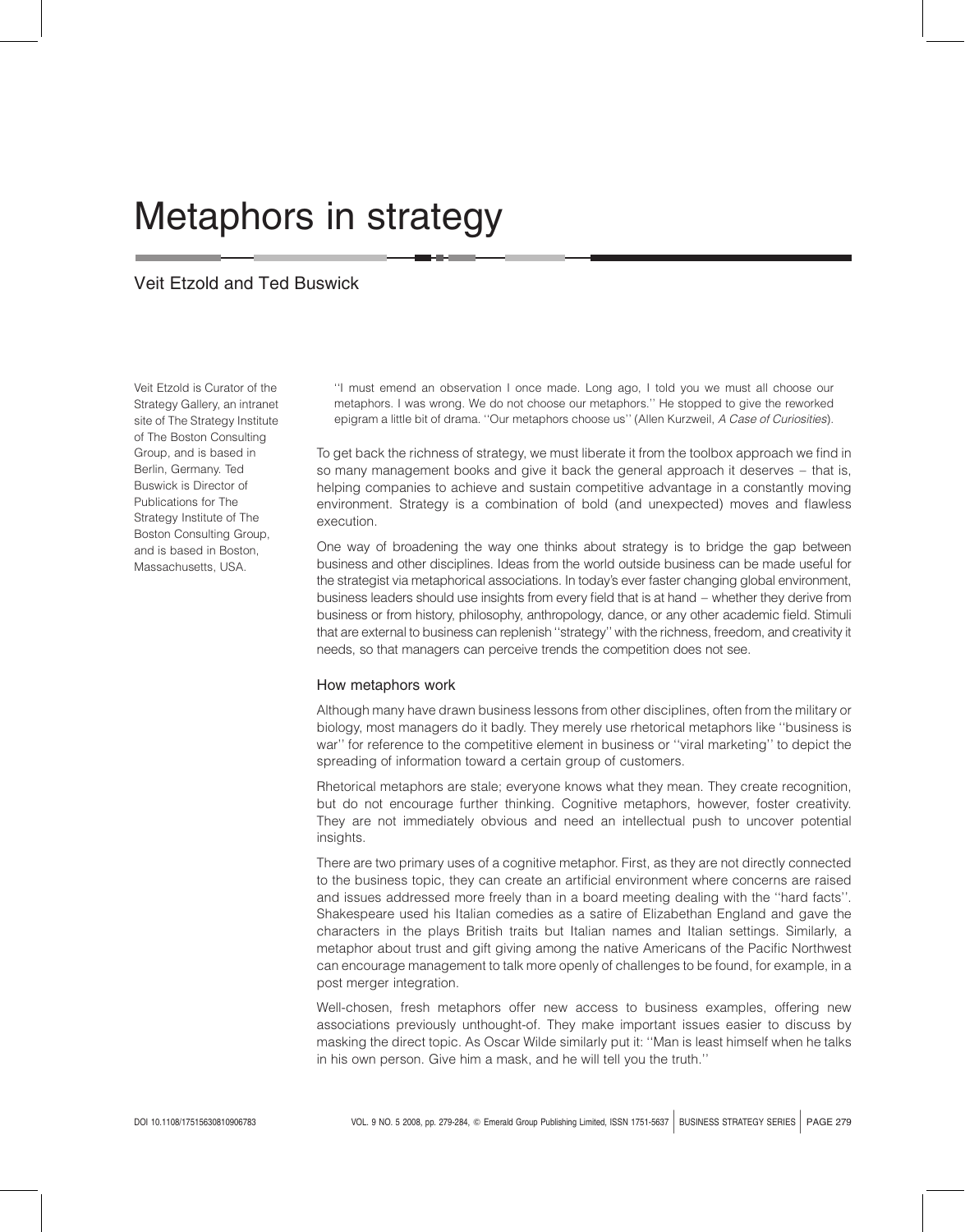Second, a metaphor can only be pushed so far, then the comparison tends to collapse. Tiha von Ghyczy, in ''The Fruitful Flaws of Strategy Metaphors'' (von Ghyczy, 2003), calls this point the fault line. If the parallel were perfect, it would be a model, not a metaphor. To unpack the value of a cognitive metaphor, the fault line needs to be crossed. Then the unusual, the creative, has a chance to emerge.

For example, some comparisons between a business and the singer-actress Madonna are easy to make. She is adaptable and companies should be adaptable. She knows her market and how to reach them, as companies should. But it might seem unclear at first glimpse what Madonna might have to do with product life cycles. In addition, Madonna is an individual, not an organization. There might be no immediately apparent connection and that might puzzle us. And it is in such unsettled states of mind that we are most open to new ways of thinking.

An additional benefit to a cognitive metaphor is that it shows the originality and depth of thought of the person offering it and, when explored effectively in a group, encourages similar thinking in others. As Allen Kurzweil says in our epigraph, ''Our metaphors choose us.'' They reflect the unique connections that only we, at the outset, can see.

In the following, we will examine two cognitive metaphors and their relevance to business strategy.

### William the Conqueror and post-merger integration

In 1066 William the Conqueror, Duke of Normandy, invaded England with an army of armored knights and defeated the Anglo-Saxons and their king Harold in the battle of Hastings. On Christmas Eve 1066, William was crowned king of England in Westminster Abbey. He was the only person ever to invade England to have a long term impact, lasting for nearly 1,000 years. Feudalism, chivalry and the foundations of the house of Windsor and the British monarchy can be traced back to William.

His success in conquering England and also maintaining power in his Norman dukedom is based on three principles that are equally important in every takeover or post-merger integration. Although the medieval world has nearly nothing in common with our world, pushing beyond the fault line of the metaphor and discovering the secrets of William's success may give you surprising insights into today's business challenges.

# Understand the culture

William invaded Britain, but nevertheless respected the culture and traditions of the Anglo-Saxons. He allowed them to keep their traditions and had himself crowned as their king in Westminster Abbey according to their local customs and ceremonies. He abolished old structures and habits only when they were not useful and outdated. Replacing the old just because it is old was never an issue for him – a diplomatic move that won him many supporters among the Anglo-Saxon leaders.

In a post merger integration, often chest-beating prevails over mutual learning. The customs of the senior merger partner are considered superior, the culture of the junior partner inferior. Managers forget that every part of the merged companies has something to offer, some gifts and customs to give to the other partner that can create a win-win situation for both. Turning strangers into allies by understanding and respecting their customs and thus contributing to the common goal is an important cornerstone of a change management process in a post merger strategy.

#### Know how to manage in a crisis

A lot of deals are struck with no or very little apparent reason. Often there is a strategic legitimation formulated for the press after the deal has been closed. ''Strategic opportunities'', ''growth beyond organic growth'', and ''merger of equals'' sound fine, but investment bankers whispering in executives' ears and manager's thinking that bigger is always better might be the real reasons. William had a clear strategic goal for the takeover of England: broaden his base of power by being leader of two countries instead of one. His strategy was an early form of feudal portfolio theory, avoiding putting all his eggs (power)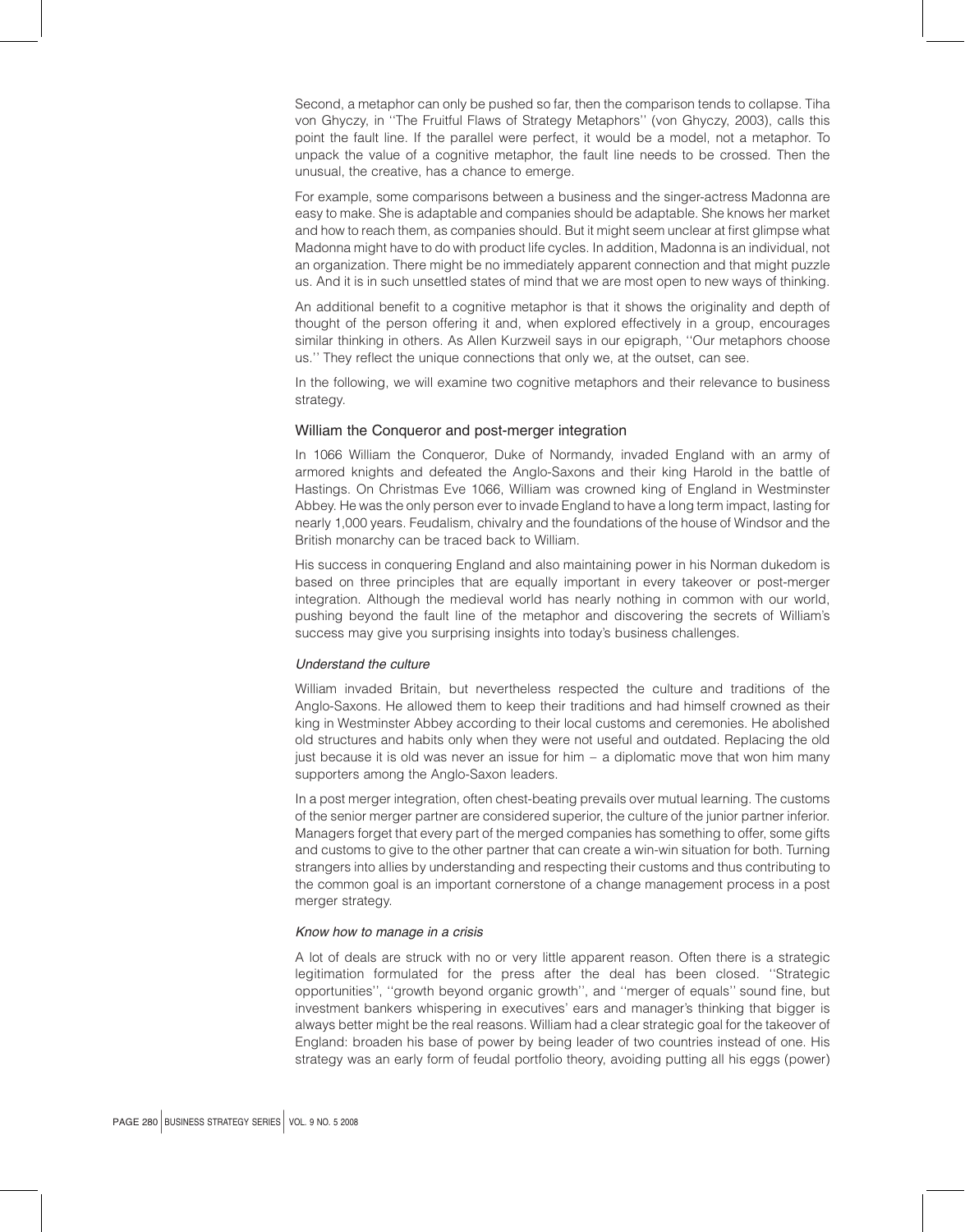into one basket (realm). William knew what he wanted and he knew how to achieve it. He never directed his undertakings from a war room far away from England, but was always near when trouble or rebellion arose and his personal attendance was required.

William's conquering of Britain was no textbook merger, but it was founded on sound experience in dealing with challenging military and political situations. When he was appointed duke of Normandy earlier in his career, conspirators threatened to kill him because he was a bastard son of his father, Robert the Devil. During his reign in Normandy he had to beat down riots that flamed up anew for nearly 14 years – initiated by his own vassals and rebels from the court of the French king. So when he started his acquisition of England in 1066, he was an expert in crisis management and knew that every situation is unique and that there are no ''textbook examples.''

#### Make trust essential and mutual

William was a straightforward leader with no compromises, but he – contrary to Lenin centuries later – found trust more important than control. He chose the noblest men of England and gave them an advance in trust, knowing that former enemies he had dealt with mercifully could become the most trustworthy people. As he trusted them to care for England and his own interests while he was away in England (or Normandy respectively) he gave his leaders and generals a feeling of importance and responsibility. As they were treated with respect they would not quit and move over to the competition. And when they failed William's goals they also failed their own goals.

As a result of his experience in crisis management, however, William was not a man of good faith at all cost. If he observed subordinates misusing his trust and planning uproar and revolution while he was away, the consequences were harsh and quick. His reign over England was built on trust rather than control, but misuse of trust was a major offense and punished accordingly. People blocking the post merger process and just working for their own goals and not for the shared vision had no place in William's world.

You can have the best financial multiples calculated, the best synergy effects on the spreadsheet, but if you lose key people as a result of a poorly implemented merger or if whole divisions are occupied with themselves rather than with the client, it is just a matter of time till the marriage in heaven will turn into a wedlock in hell - and finally break apart.

# Pushing past the fault line

There are many wonderful parallels between William the Conqueror's methods and those of corporate executives in post merger situations, but if the metaphor is pushed further, where does it break down? William would not have known today's definition of an acquisition. He dealt with power relations between kings, tribes, and warlords. Nevertheless he identified trust, networks, and proper communications as the key drivers of his successful conquest of England – the same drivers that are important for a smooth post merger integration.

Business and warfare are essentially different, but that is why this is a metaphor and not a model. Fault lines are found by closely examining the details, not the broader aspects.

If you look at the particular customs that William honored, they will not align with what's important in corporate culture, but pushing the metaphor may yield further insights. What, for example, might be a corporate parallel to a method and place of inaugurating a king? It may be selecting a president or a board. It may be establishing policies for promotions. By looking closely at what each company in a merger has done successfully in these areas and comparing with the not-quite-parallel source from the metaphor, a better policy may emerge. Choose details that are important to William's success and pursue the metaphor beyond obvious parallels – and be prepared for some surprising insights!

#### Madonna and product life cycles

Madonna has done it yet again: Hard Candy, her new studio album hit the stores in April and she has hit the headlines, as she has done so many times before. Madonna has been the unrivalled superstar of the pop music scene for 25 years now and we may well ask, ''How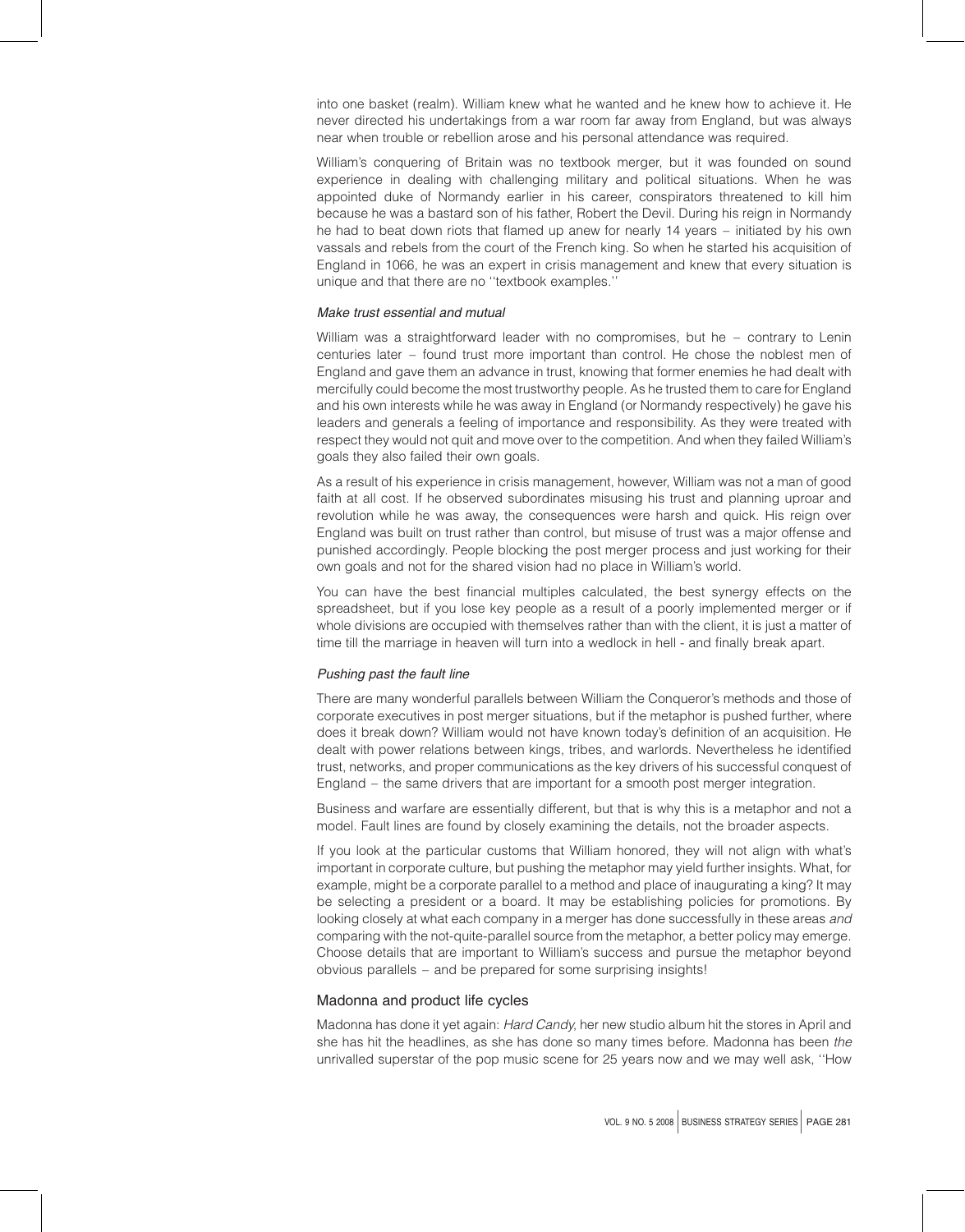does she do it?'' Madonna Louise Veronica Ciccone (her full name) is not an extremely talented singer, actress, dancer, or composer. She does not have the voice of a Whitney Houston or an Anastacia nor does she dance like a Janet Jackson. She is undoubtedly attractive, but is no breathtaking beauty either.

In the following we will analyze the key success factors that have secured Madonna astounding popularity and the fanatical loyalty of her fans. There are four pillars to her easy-sounding but hard-to-implement goal. And that goal is: become a superstar – and stay a superstar! In the following we will examine her strategy how to achieve this goal in the four subheads below.

# Understand your market

Few stars have understood the mechanisms of the music market and how to market oneself as well as Madonna. She understands her competitive environment perfectly, knows exactly what the market wants and what she needs to give. She is also critical in her assessment of her own resources and can reinvent herself repeatedly, helping her to surprise customers time and again with ''product innovations''. She set about this tactical maneuvering, utilizing the media to boost her success when, for example, she won the MTV Video Awards at just 26 years of age and when in 1984 her hit *Like a Virgin* made heavy rotation in what was then a relatively new music video channel. This made Madonna one of the first to recognize the importance of music TV as a marketing multiplier.

One important aspect of her strategy is the balance between provocation and commerce, without bending the conventions more or less accepted by respectable society so far as to endanger her own success. In addition to MTV, Madonna could always count on two other loyal multipliers: the Vatican and the Pope. The reproachful words that the Holy Father Pope John Paul II had for various blasphemous and lascivious scenes in the video Like a Prayer rang out as clearly as the criticism that Benedict XVI had 20 years later for the staged crucifixion scene in her Confessions on a Dance Floor Tour in 2006.

#### Develop strategic (and unexpected) alliances

Not even superstars are expected to be able to do everything. But they do have to know someone else who can. We have already mentioned that there are others with greater talents in each of the arenas in which Madonna performs (song, dance, acting, composition). But instead of becoming vexed by these apparent deficits, she does what she can do really well: inspiring other talented people and securing their loyalty. Instead of pretending she is supernaturally talented, she aggressively channels the abilities she does have: the ambition to be the best, determination, intelligence, vitality, and the willingness to work very hard, get little sleep, and have little vacation time. Madonna seems to work an average of 36 hours a day.

And then she is also an expert at forming strategic alliances. Madonna obviously has the ability to milk personal relationships for economically useful synergies. Some examples would be her marriage to Sean Penn and her relationship with Warren Beatty, allowing her to gain a foothold in the movie business. Furthermore, she does not shy away from marketing her content in diverse channels (books, DVDs, videos, films, and clothing) and transferring her image to advertisers who hope to convey a similar image (BMW, H&M). Economists would speak of multichannel marketing. Here, too, the goal is quite simple: become a superstar – and stay a superstar. But it is often the simple things that prove the hardest.

#### Brand wisely

Simply stated: ''If Madonna's on it, Madonna's in it.'' Successful branding distinguishes a product. Through all the flexibility Madonna has shown in over 25 years in the music business, her focused branding strategy is hard to miss. (When we say ''her'' we are of course often referring to her network and her team.) Madonna does not adapt to the market to the extent that she becomes invisible or replaceable. Her trademarks such as coolness, sex appeal, subtle provocation, and innovation are to be found in every new Madonna album. She is not a product of a global recording company, neither is she a product of a TV superstar competition, here one day, gone the next. Her success is the success of her own efforts and her own planning. The fact that she produces her albums with Maverick Records,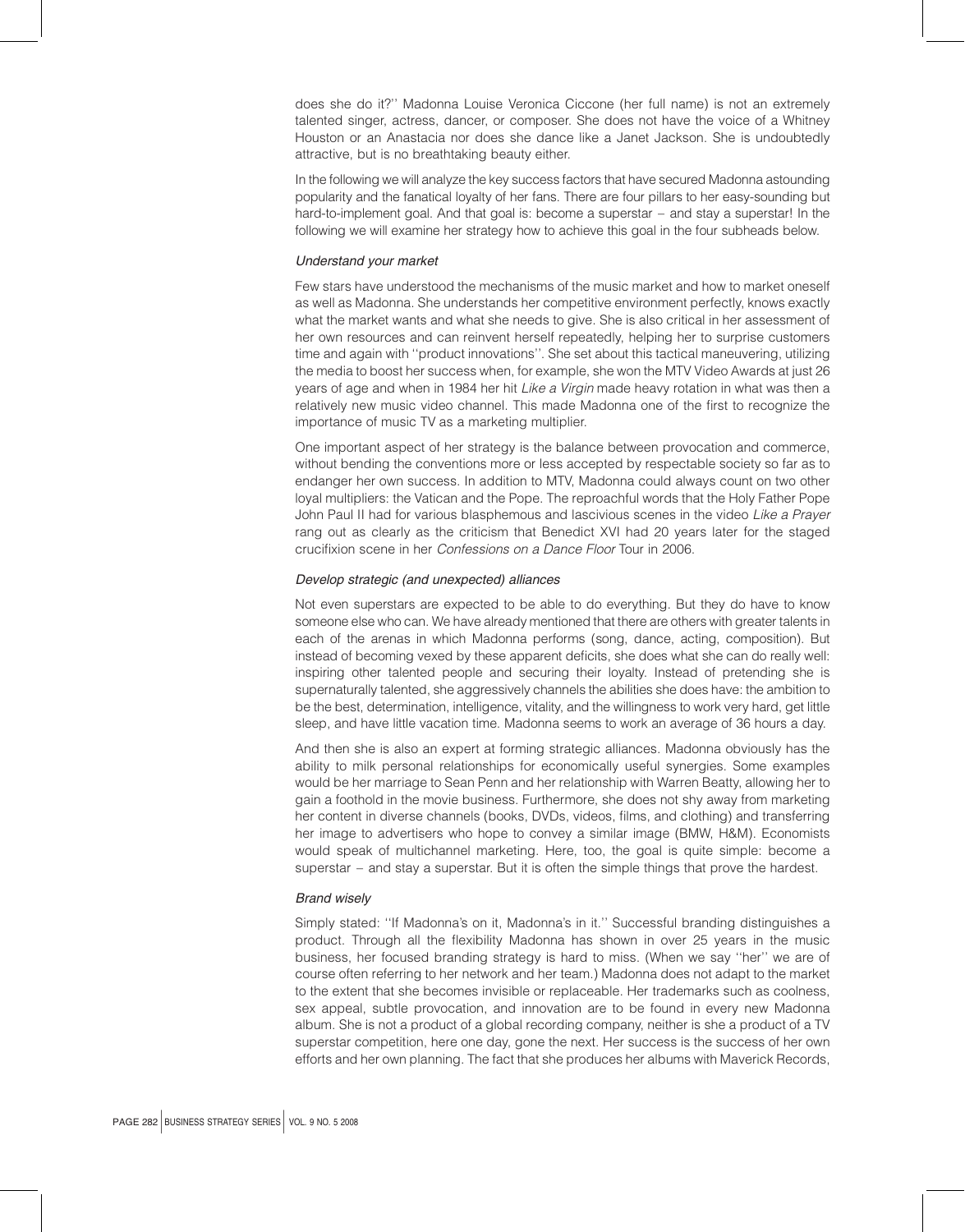her own record label, a joint venture with Warner Music, is one proof of this. The femme fatale she plays in films like *Evita* or *Dick Tracy* is the film projection of the Madonna we know from her music albums. The more we see, the more we want to know who Madonna really is. But this is the well-kept secret. ''You'll never know the real me'', she once said in an interview. This mystery element is also part of a successful branding strategy.

Another component of this success strategy and her branding is her innovative streak that can be seen, for example, in her ability to turn seemingly adverse circumstances to her advantage. In 1992 when MTV stopped airing the video of Justify my Love because of offensive, sadomasochistic scenes, Madonna immediately turned the ban into the allure of the forbidden. Justify my Love became the very first video single in music history, stormed its way to the top of the US charts and sold 400,000 copies – and MTV, by contrast, was accused by fans and press alike of old-fashioned prudery.

#### Adjust to an ever-changing environment

Madonna possesses the ability to continually reinvent herself, to assume an image that is cool, successful, sexy, and exciting. The path Madonna has taken as a constantly developing and flexible ''work of art'' or ''product'' can be traced by the metamorphosis of her appearance alone over the last 25 years. She has gone from street look to glam rock, from Marilyn Monroe look-alike to retro, to S&M, to grande dame, to nonchalance, to the military look, and finally to the H&M collection.

Madonna's fans will never be bored and Madonna will never be redundant. Many rock bands are accused of nothing less than treason if they modify their style or allow anything else to influence their music, thus ''watering down their branding''. Always sticking to the old stuff, however, is also no guarantee for success. Think of how many recording artists have followed their initial hits with weak adaptations of that hit and have soon faded away. Not Madonna.

Her versatility is not an attempt to correct the brand, but rather it is the most integral part, which is why this versatility is not perceived as change for the sake of change, nor as the necessity to run after the latest trends whatever the cost. Rather, Madonna's strategy is more a case of quickly picking up on the weak signals of emerging trends and riding these trends so that we think Madonna herself is the trend.

Products come and products go. In business we speak of product life cycles that trace the rise and fall of a product. For example, the Walkman with the cassette enjoyed great popularity in the Eighties before it was displaced by the Discman. This was then displaced by the MP3 player, which in turn was displaced by the Apple iPod. And it is highly probable that the iPod will be displaced too one day by yet another product.

But that sort of thing does not seem to happen to Madonna. The new product cycle that displaces the old Madonna product cycle is also of Madonna origin. Madonna anticipates and counters this displacement within herself, thus ensuring she never becomes obsolete or surplus to requirements. Her strategy is to become a superstar and stay a superstar. And the path towards that goal is, once again, something in which Madonna excels – use of the media to stage continuity in change.

#### Pushing past the fault line

Madonna is a commercially oriented artist, and thus very much closer to business than William the Conqueror. Whereas William's example is about wisdom, Madonna's is about re-invention and networks. Madonna's alliances easily send the message to think in original ways, but what possible learnings exist to finding unexpected benefits in a marriage? Should this be where the metaphor ends? Of course not. By examining Madonna's marriage with Sean Penn in detail and forcing its comparison with a company being acquired, or merged, or with a vendor, new ways of thinking may open up, not in the basic comparison, say, of a vendor relationship to a marriage because that's at the high level, but in the details of the relationship and how each one profited[1].

Metaphors are a powerful tool in business to understand partners, customers, and market participants. Executives should not, however, narrow their use to dinner speeches and